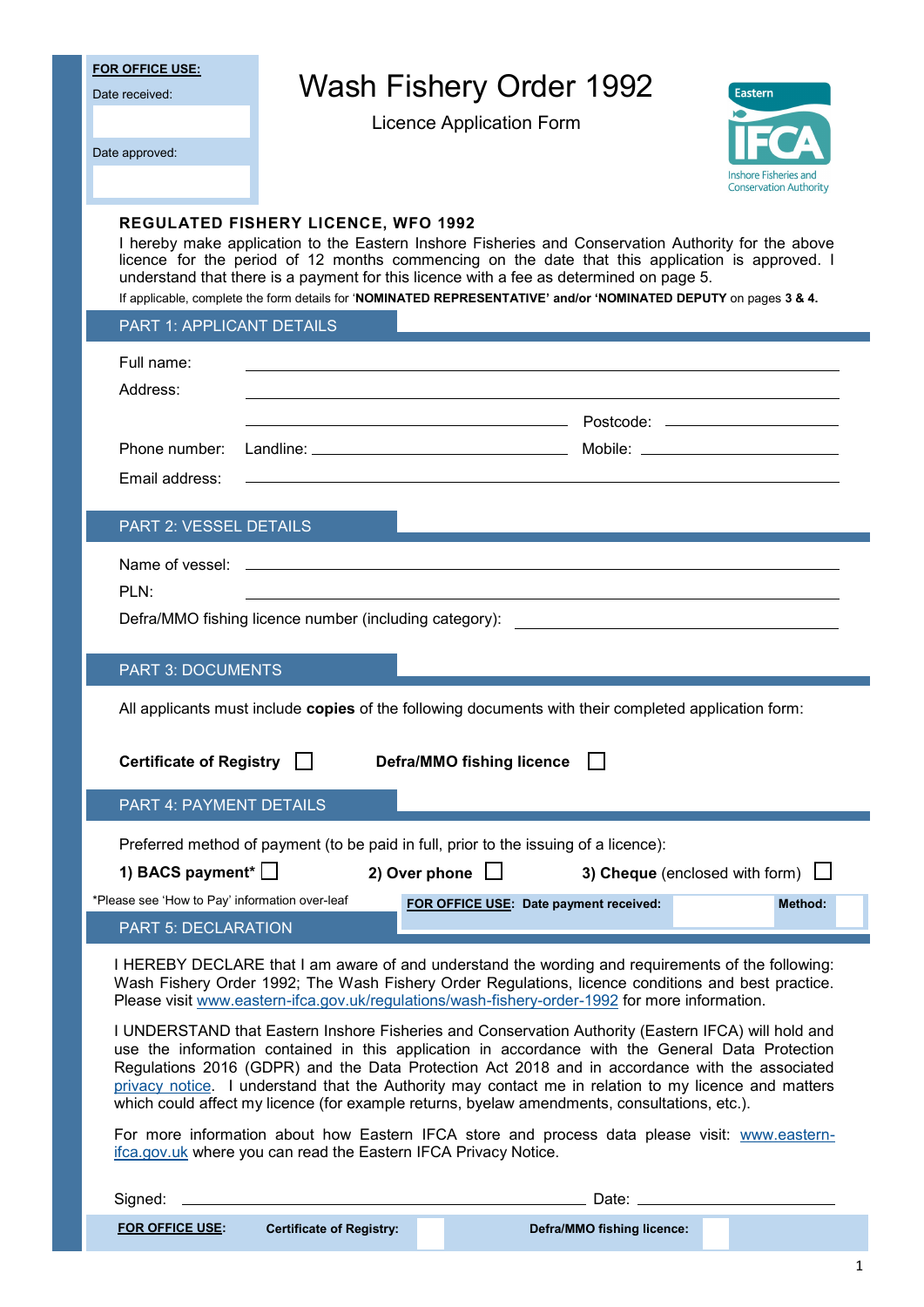**FOR OFFICE USE:**

Date received:

Date approved:

Wash Fishery Order 1992

Licence Application Form



### **REGULATED FISHERY LICENCE, WFO 1992: NOMINATED REPRESENTATIVE**

#### PART 1: NOMINATED REPRESENTATIVE

| Full name:<br>Address: | <u> 1989 - Johann Stein, mars and de Britain (b. 1989)</u> |  |
|------------------------|------------------------------------------------------------|--|
|                        | Mobile: __________________________                         |  |

### PART 2: DECLARATION: LICENCE HOLDER

I HEREBY GIVE MY CONSENT for the Nominated Representative (above) to fish under the authority of a licence, from the vessel named on page 1 of this application, under the conditions of the licence issued to me. I will ensure that this person is aware of and understands the wording and requirements of the following: Wash Fishery Order 1992; The Wash Fishery Order Regulations, licence conditions, and best practice.

I UNDERSTAND that as the licence holder I must make an application to Eastern Inshore Fisheries and Conservation Authority (Eastern IFCA) to change a Nominated Representative/Deputy. Any changes to Wash Fishery Order licences (including changes made between consecutive years) will be investigated as per Eastern IFCA's interim policies for the Wash Fishery Order 1992.

I UNDERSTAND that Eastern Inshore Fisheries and Conservation Authority (Eastern IFCA) will hold and use the information contained in this application in accordance with the General Data Protection Regulations 2016 (GDPR) and the Data Protection Act 2018 and in accordance with the associated [privacy notice.](https://www.eastern-ifca.gov.uk/privacy-notices-and-data-protection-policies/) I understand that the Authority may contact me in relation to my licence and matters which could affect my licence (for example returns, byelaw amendments, consultations, etc.).

For more information about how Eastern IFCA store and process data please visit: [www.eastern](https://www.eastern-ifca.gov.uk/privacy-notices-and-data-protection-policies/)[ifca.gov.uk](https://www.eastern-ifca.gov.uk/privacy-notices-and-data-protection-policies/) where you can read the Eastern IFCA Privacy Notice.

Signed: Date:

#### PART 3: DECLARATION: REPRESENTATIVE

I HEREBY DECLARE that I am aware of and understand the wording and requirements of the following: Wash Fishery Order 1992; The Wash Fishery Order Regulations, licence conditions and best practice. Please visit www.eastern-[ifca.gov.uk/regulations/wash](https://www.eastern-ifca.gov.uk/regulations/wash-fishery-order-1992/)-fishery-order-1992 for more information.

I UNDERSTAND that Eastern Inshore Fisheries and Conservation Authority (Eastern IFCA) will hold and use the information contained in this application in accordance with the General Data Protection Regulations 2016 (GDPR) and the Data Protection Act 2018 and in accordance with the associated [privacy notice.](https://www.eastern-ifca.gov.uk/privacy-notices-and-data-protection-policies/) I understand that the Authority may contact me in relation to my licence and matters which could affect my licence (for example returns, byelaw amendments, consultations, etc.).

For more information about how Eastern IFCA store and process data please visit: [www.eastern](https://www.eastern-ifca.gov.uk/privacy-notices-and-data-protection-policies/)[ifca.gov.uk](https://www.eastern-ifca.gov.uk/privacy-notices-and-data-protection-policies/) where you can read the Eastern IFCA Privacy Notice.

Signed: **Date:** Date: **Date: Date: Date: Date: Date: Date: Date: Date: Date: Date: Date: Date: Date: Date: Date: Date: Date: Date: Date: Date: Date: Date: Date: Date: Date:**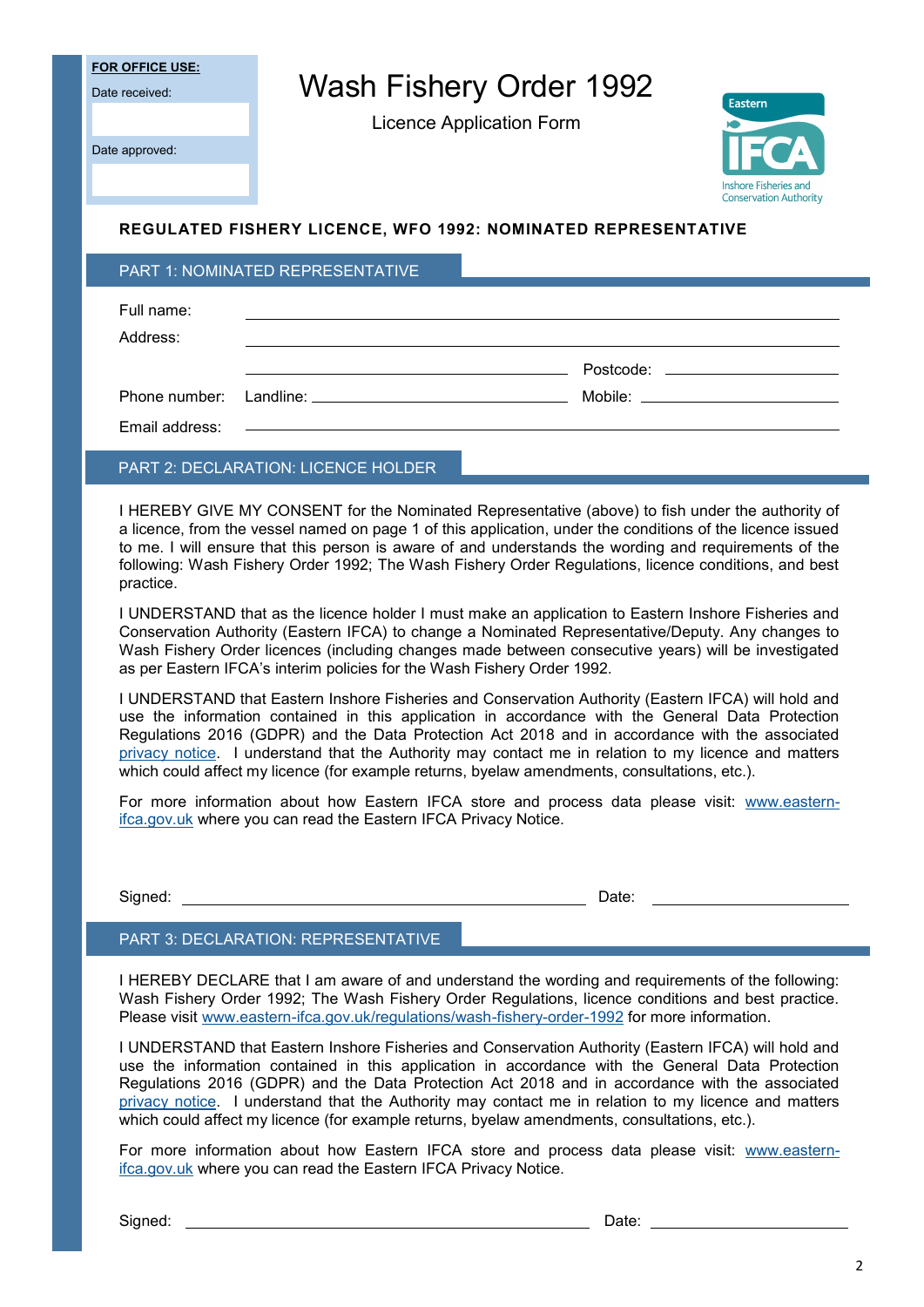**FOR OFFICE USE:**

Date received:

Wash Fishery Order 1992

Licence Application Form

Date approved:



### **REGULATED FISHERY LICENCE, WFO 1992: NOMINATED DEPUTY**

| <b>PART 1: NOMINATED DEPUTY</b>            |                                                                                                                 |  |  |                                                                                                                                                                                                                                |
|--------------------------------------------|-----------------------------------------------------------------------------------------------------------------|--|--|--------------------------------------------------------------------------------------------------------------------------------------------------------------------------------------------------------------------------------|
| Full name:<br>Address:                     |                                                                                                                 |  |  |                                                                                                                                                                                                                                |
|                                            |                                                                                                                 |  |  |                                                                                                                                                                                                                                |
|                                            | Phone number: Landline: example and the set of the set of the set of the set of the set of the set of the set o |  |  | Mobile: when the contract of the contract of the contract of the contract of the contract of the contract of the contract of the contract of the contract of the contract of the contract of the contract of the contract of t |
|                                            |                                                                                                                 |  |  |                                                                                                                                                                                                                                |
| <b>PART 2: DECLARATION: LICENCE HOLDER</b> |                                                                                                                 |  |  |                                                                                                                                                                                                                                |

I HEREBY GIVE MY CONSENT for the Nominated Representative (above) to fish under the authority of a licence, from the vessel named on page 1 of this application, under the conditions of the licence issued to me. I will ensure that this person is aware of and understands the wording and requirements of the following: Wash Fishery Order 1992; The Wash Fishery Order Regulations, licence conditions, and best practice.

I UNDERSTAND that as the licence holder I must make an application to Eastern Inshore Fisheries and Conservation Authority (Eastern IFCA) to change a Nominated Representative/Deputy. Any changes to Wash Fishery Order licences (including changes made between consecutive years) will be investigated as per Eastern IFCA's interim policies for the Wash Fishery Order 1992.

I UNDERSTAND that Eastern Inshore Fisheries and Conservation Authority (Eastern IFCA) will hold and use the information contained in this application in accordance with the General Data Protection Regulations 2016 (GDPR) and the Data Protection Act 2018 and in accordance with the associated [privacy notice.](https://www.eastern-ifca.gov.uk/privacy-notices-and-data-protection-policies/) I understand that the Authority may contact me in relation to my licence and matters which could affect my licence (for example returns, byelaw amendments, consultations, etc.).

For more information about how Eastern IFCA store and process data please visit: [www.eastern](https://www.eastern-ifca.gov.uk/privacy-notices-and-data-protection-policies/)[ifca.gov.uk](https://www.eastern-ifca.gov.uk/privacy-notices-and-data-protection-policies/) where you can read the Eastern IFCA Privacy Notice.

Signed: Date:

### PART 3: DECLARATION: DEPUTY

I HEREBY DECLARE that I am aware of and understand the wording and requirements of the following: Wash Fishery Order 1992; The Wash Fishery Order Regulations, licence conditions and best practice. Please visit www.eastern-[ifca.gov.uk/regulations/wash](https://www.eastern-ifca.gov.uk/regulations/wash-fishery-order-1992/)-fishery-order-1992 for more information.

I UNDERSTAND that Eastern Inshore Fisheries and Conservation Authority (Eastern IFCA) will hold and use the information contained in this application in accordance with the General Data Protection Regulations 2016 (GDPR) and the Data Protection Act 2018 and in accordance with the associated [privacy notice.](https://www.eastern-ifca.gov.uk/privacy-notices-and-data-protection-policies/) I understand that the Authority may contact me in relation to my licence and matters which could affect my licence (for example returns, byelaw amendments, consultations, etc.).

For more information about how Eastern IFCA store and process data please visit: [www.eastern](https://www.eastern-ifca.gov.uk/privacy-notices-and-data-protection-policies/)[ifca.gov.uk](https://www.eastern-ifca.gov.uk/privacy-notices-and-data-protection-policies/) where you can read the Eastern IFCA Privacy Notice.

Signed: Date: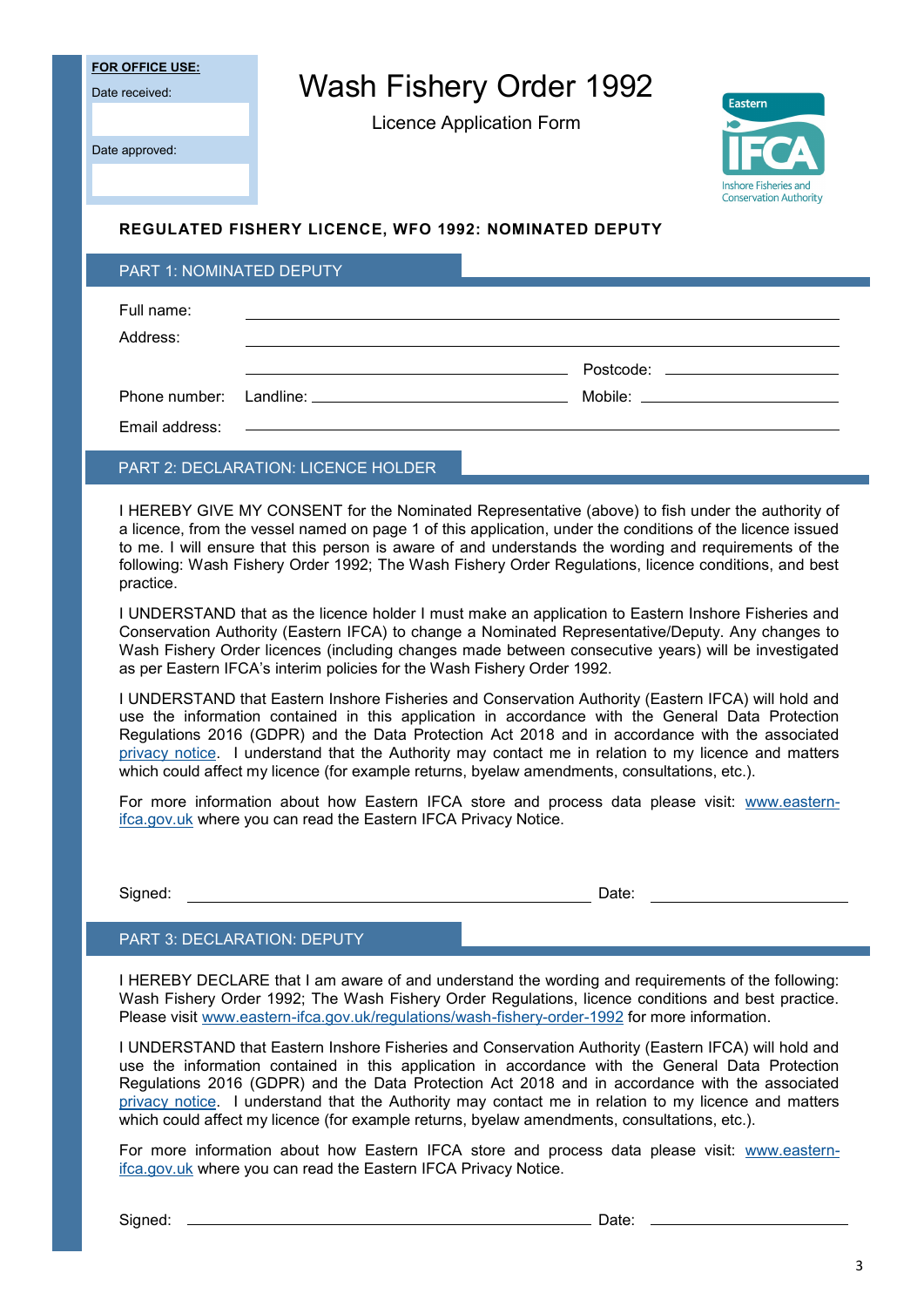## **Wash Fishery Order Licence Fee structure**

### **Implementing a new licence fee structure from 1 April 2020**

Eastern IFCA will operate a new licence fee structure in order to increase fees towards 50% cost recovery. This will come into effect on 1 April 2022. In order to fish within the Wash Fishery Order (WFO) 1992 fisheries, there will be a requirement to obtain both a **licence and an endorsement for individual fisheries**. Separate fees apply for a licence and for an endorsement.

*N.B. A WFO Licence can only be obtained in accordance with the WFO interim policies1, completion of an application form and after having paid the associated fee.*

WFO licences are valid for a period of 12 months after the date of issue. Endorsements are valid for a period of 12 months after the date of issue but must be associated with a valid licence.

If a WFO Licence expires before an endorsement expires, the Licence fee must be paid again to continue to use the endorsement until the end of the 12-month period that the particular endorsement is valid for.

For licences and endorsement issued between 1st April 2022 and 31st March 2023, the WFO Licence fee is **£757.75.**

*Endorsement fees are as follows:*

| <b>Fishery</b>         | Hand-work | Hand-work | <b>Dredge</b> |
|------------------------|-----------|-----------|---------------|
|                        | cockle    | mussel    | mussel        |
|                        | fishery   | fishery   | fishery       |
| <b>Endorsement fee</b> | £339.57   | £101.39   | £162.48       |

: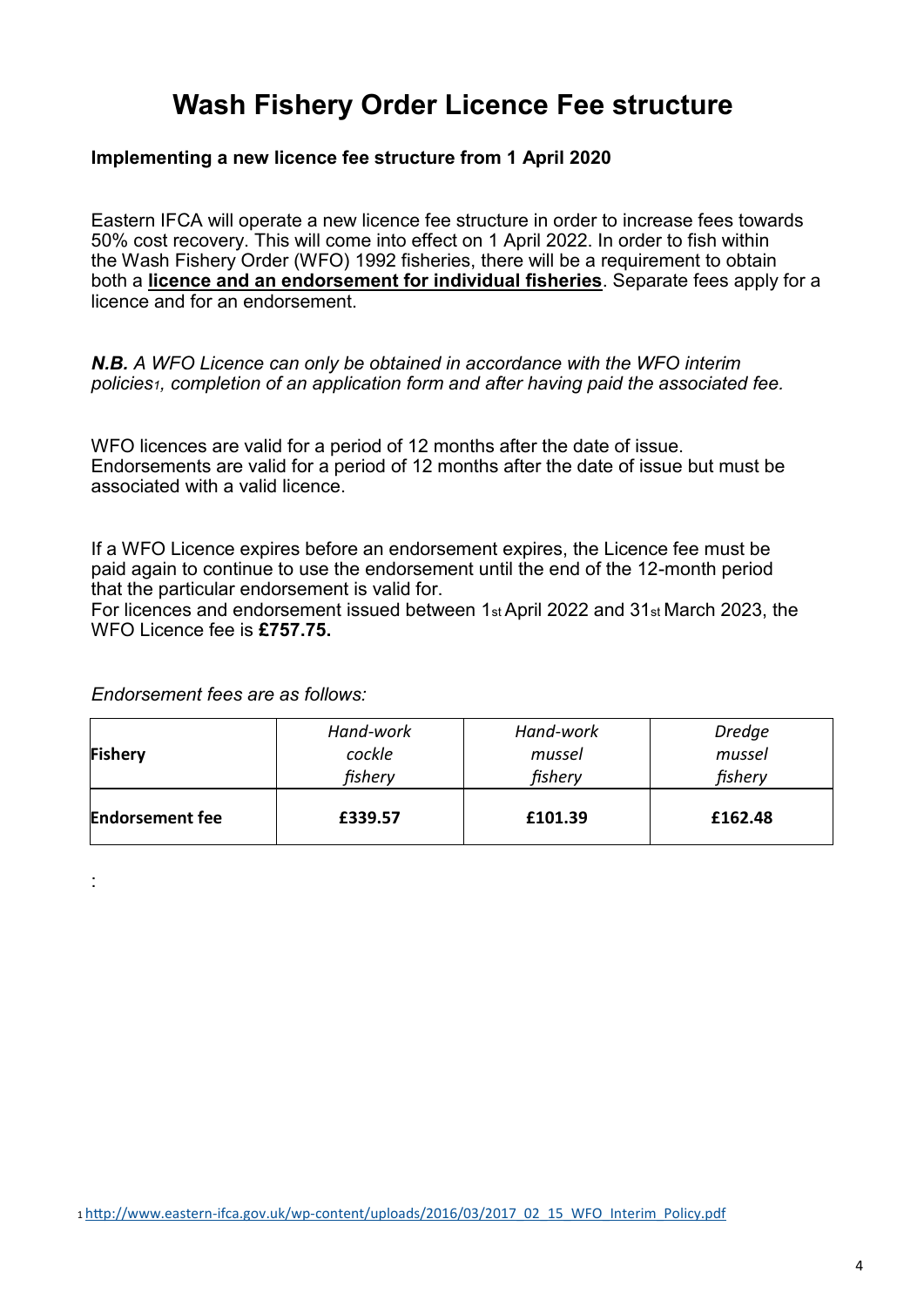# **Licence / Endorsement Required**

| Do you have a current WFO Licence? | YES / NO |
|------------------------------------|----------|
| If YES please give expiry date:    |          |

## LICENCE/ENDORSEMENT REQ **Please indicate the licence / endorsements you require**

|                      | <b>Current Fee</b> |  |
|----------------------|--------------------|--|
| Fishery              | from April 2022    |  |
| <b>WFO Licence</b>   | £757.75            |  |
| <b>Hand-work</b>     | £339.57            |  |
| cockle fishery       |                    |  |
| <b>Hand-work</b>     | £101.39            |  |
| mussel fishery       |                    |  |
| <b>Dredge mussel</b> | £162.48            |  |
| fishery              |                    |  |
|                      | <b>TOTAL</b>       |  |